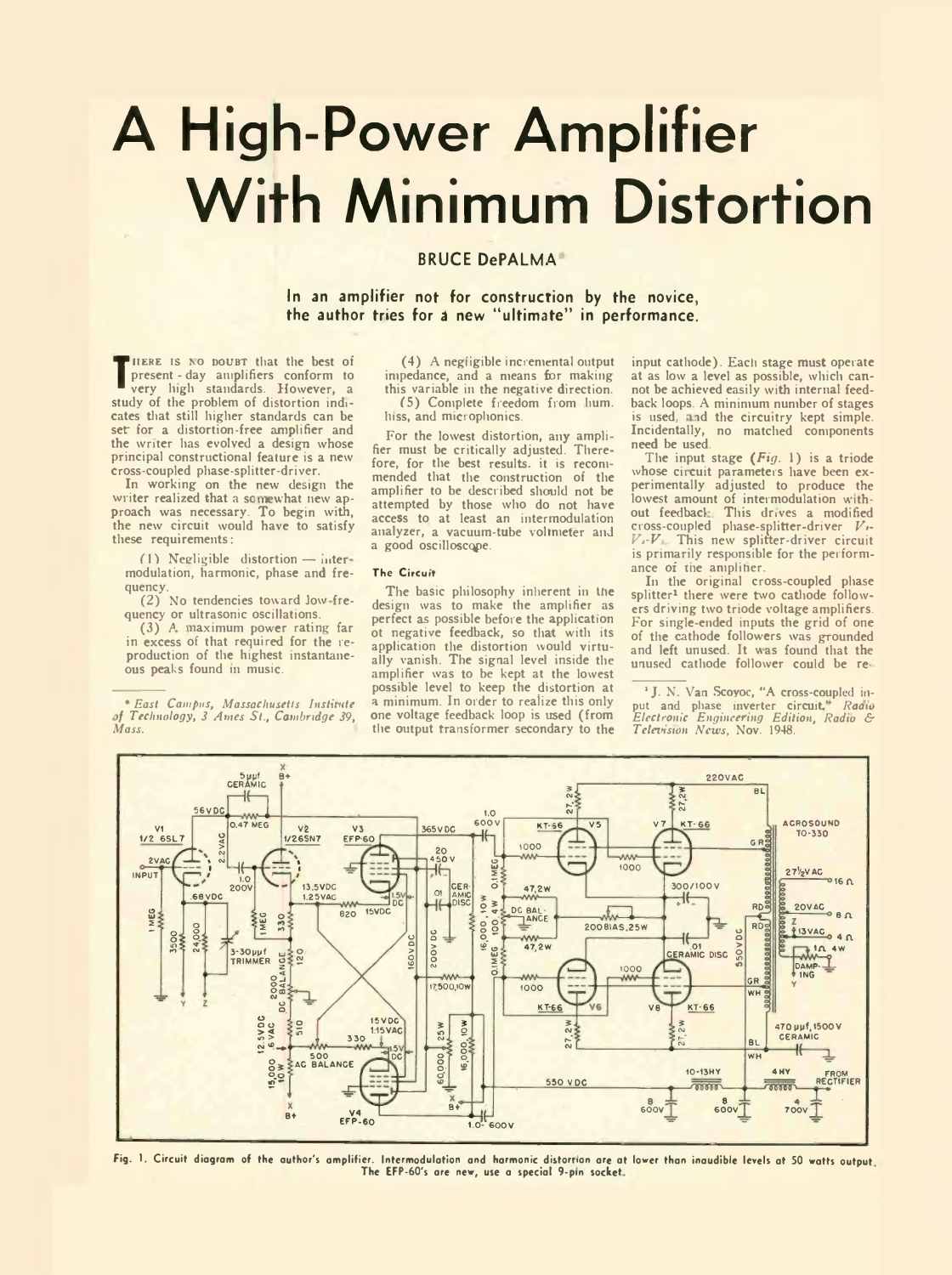

placed with a resistor equal to twice the tube's nominal plate resistance with no effect at all upon the operation of the circuit except a slight additional amount of degeneration. This further helps to keep the circuit insensitive to the effects of drift and tube aging. This unused triode might then be used for the input voltage amplifier. However, tubes which make good low-distortion cathode followers in the cross-coupled circuit do not make good high-gain, low-distortion voltage amplifiers. Therefore, two separate tubes were used: one-half of a 6SL7 for the voltage amplifier and onehalf of a 6SN7 for the cathode follower. The other halves of these tubes are unused and are thus free for other purposes such as a preamplifier.

Contrary to popular belief, a crosscoupled circuit is not self balancing, and rhe so-called balance controls incorpo rated in these circuits accomplish nothing but to change the d.c. biases on the voltage-amplifier tubes. Alternating-current balance *can* be accomplished by adjustment of this control to extreme values, thereby changing the mu of the tubes Tnis practice naturally leads to increased distortion. It must be realized that the drives to the power tubes are not necessarily equal to each other at the point of lowest distortion. Final tube unbalance and transformer unbalance, negligible in high-quality output transformers, account for this phenomenon. When final-tube and transformer unbalance cancel out the inverter unbalance, low distortion results, but this is not always the case.

Unbalance in the cross coupled circuit can be traced to the driving of one tube by its cathode and the driving of the other by its grid Assuming for the moment the absence of negative feedback (about 21 db of current feedback in the writer's circuit) the cross-coupled splitter reduces to a grounded-grid and a grounded-cathode amplifier driven by a cathode follower. In a grounded-grid stage the gain is equal to  $\mu + 1$ . In the grounded-cathode stage the gain is just u<sup>2.3</sup> When the gains of these two tubes Fig. 2. Amplifier and power supply are together on the  $13 \times 17 = 3$ -inch alumi-17 3 inch alumi-na chassis. Steel might be a better chassis inaterial the unit is ta be handled to any ex tent.

%

are high they are approximately equal. There is one difference, however. Since the source is in series with the load in the grounded-grid stage, the tube has to deliver power. On the other hand, with the grounded-cathode stage, the input driving impedance is almost infinite for low frequencies. The cathode follower which drives these two stages has a lowoutput impedance, but in order to get the least amount of degeneration from the cathode follower this output impedance cannot be reduced low enough to match the input impedance of the groundedgrid stage without drastically reducing the gain of the whole splitter.4 Therefore, in order to get any gain out of the circuit there has to be a mismatch between the cathode follower and the grounded-grid stage, with consequent unbalance of drive to the two stages.

To adjust the drives to the final tubes for lowest over-all distortion a method had to be devised to vary the drives to the grounded-grid and grounded-cathode stages of the splitter. To see how this was accomplished refer to Fig. 1 and note the 500-ohm potentiometer in series with the cathode-bias resistor of  $V<sub>t</sub>$ . The arm of this potentiometer is connected to the grid of  $V<sub>5</sub>$ . Part of the negative feedback applied to  $V_1$  is developed across the cathode resistor of  $V_4$ . By varying the amount of degeneration applied to the  $V_1$  grid (by tapping down<br>on the V. cathode resistor) we can equalize the loss of drive to the upper tube due to its mismatch. With this control, the a.c. balance of the inverter can be varied about 10 per cent either way—enough to take care of any final-tube or transformer unbalance. Adjustment of this control affects the d.c. balance of the inverter slightly, necessitating readjust-ment of the 2000-ohm d.c.-balance potentiometer.

In order to comply with the original requirements of a minimum number of stages and of keeping the a.c. voltages inside the amplifier small, a new tube just recently placed on the market, the EFP-60\* was used as the voltage-amplifier driver in the cross-coupled stage. This tube utilizes the principle of secondary emission to obtain the extremely high transconductance of 25,000 micromhos. Using this tube, one can use a very low value of plate-load resistor, thereby keeping the driving impedance low, and still obtain a very high gain. In the splitter-driver circuit, the tubes have a gain of better than 250 with a 16,000-ohm plate load resistor. Their circuit parameters have also been experimentally adjusted for lowest distortion. Naturally, using such high gain tubes presents some problems of input-output isolation and shielding, but by careful construction one will have no trouble if the usual precautions adopted when working with high-gain, wideband amplifiers are observed.

A 60,000-ohm variable resistor across tne high-voltage supply furnishes the 'negative current" (a term adopted by the manufacturer) for the secondary cathode of the EFP-60. One electron impinging on this secondary cathode knocks out 5 more. These electrons are supplied from ground, while the elec-<br>trode is kept at about 200 volts above ground by the B+ supply. This means that the resistor slider is kept close to its grounded end. A ceramic disc capacitor bypasses the secondary cathodes to ground at the sockets of the EFP-60's; this helps to stabilize the stage. In this circuit the suppressors of the EFP-60's are connected to ground instead of to their cathodes. It was found that when they were connected to the cathodes distortion and parasitic oscillations resulted. The fact that they are about 15 volts negative with respect to the cathodes has no effect on the operation of the tubes.

### The Power Stage

The output stage is a conventional push-pull-parallel one with KT-66's ultralinear connected, using the Acrosound TO-330 transformer. A 300-puf capar. itor and shunt .01-uf ceramic disc bj pass the final cathodes to ground. It is essential to use this much capacitance to keep high-level intermodulation at a minimum. The disc capacitor nullifies the effects of inductance in the large electrolytics, thereby providing adequate bypassing over the entire useful fre quency spectrum

A 470-uuf high-voltage ceramic capacitor from the blue-white plate lead of the output transformer to ground corrects for a capacitive unbalance to ground which would otherwise exist in the transformer due to the geometry of the windings. This capacitor clears up a slight ultrasonic parasitic which developed when the transformer was overloaded. The measured capacitive unbalance existing in the transformer is' actually less than 100  $\mu\mu$ f. The 470  $\mu\mu$ f capacitor evidently has some other stabilizing effect than just cleaning up the capacitive unbalance to ground.

*<sup>&#</sup>x27;* F. E. Terman, "Radio Engineers Hand-book," 1st ed., McGraw-Hill, New York, 1943, pp. 470-471

<sup>&#</sup>x27; "Reference Data for Radio Engineers," 3rd ed., Federal Telephone and Telegraph Corporation, 1949, pp. 252-253.

S W. Amos "Valves with resistive loads," *Wireless Engineer*, April, 1949, pp. 119–123.

<sup>\*</sup> The EFP-60 tubes are manufactured in the Netherlands by N. V Philips Gloei-lampenfabricken, Eindhoven, and are im-ported into the U.S.A. by Amperex. Usually stocked by the larger parts houses, they may be ordered from Amperex, Hicksville, N. Y. if unavailable in your locality. The socket<br>is Amperex No. S-13211.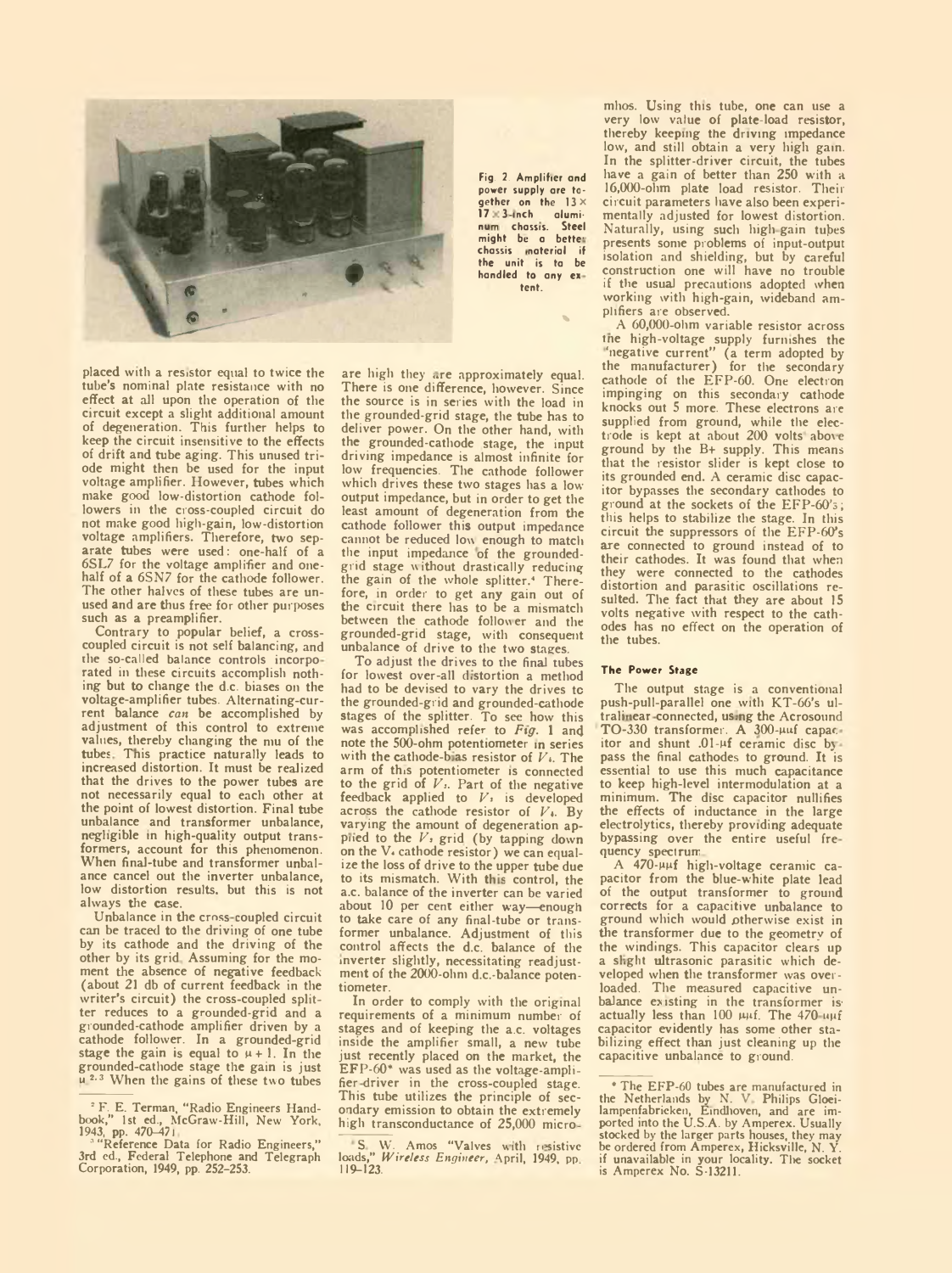The negative feedback voltage is taken from the 4-ohm tap on the transformer secondary. It was found experimentally that in this way more feedback could be applied without instability (high-frequency oscillation) than could be applied when the feedback was taken from the 16-ohm tap, the conventional practice. The negative feedback is applied to the cathode of the 6SL7 voltage amplifier *Vt* through a phase-advance network consisting of a 3-30- $\mu$ t trimmer capacitor in shunt with a 24,000 ohm resistor. The amplifier has a voltage gain of about 535 from the input to the grids of the KT-66's with no feedback. 32 db of negative feedback is applied in one loop from the output to the input. With this amount of degeneration, 2 volts at the input drives the amplifier to 50 watts output, so that there is a voltage gain of about 10 to the 8-ohm tap on the output transformer secondary.

Since the feedback loop includes the output transformer, it is natural to expect stability problems to arise. The amplifier is perfectly stable at the lowfrequency end, due to the large ratio (greater than 400 to 1) of the coupling capacitor low frequency cutoffs.<sup>5</sup> There is however another low-trequency cutoft. that of the transformer. Its effect on the low-frequency stability is hard to ascertain because it varies with the level of transformer excitation. Suffice to say no low-frequency peak was found in the range ending at 1 cps. Due to the difficulty of making measurements, the reg.on below 1 cps was not investigated. he long time constants used in the amplifier reduce the low-frequency phase shift to almost zero, while extending the low-frequency response of the amplifier to below 1 cps. This extended response is obtained without the low-frequency transient instability peculiar to William-son-type amplifiers. Many of these amplifiers are in a condition of near oscillation at a frequency of about 2 cps and when the amplifier is excited by a low-<br>frequency peak, it is "triggered" at this<br>subsonic frequency, causing the repro-

\*N. H. Crowhurst "Feedback," "Audio Handbook No. *2"* Norman Price, Ltd, 1952.

duced sounds to have a muddy, mushy, lack-of definition quality. These difficulties are completely absent with the amplifier discussed here.

At extreme high frequencies, the large amount of feedback employ ed tends to introduce problems. Since more than the 30-db limit recommended for the transformer is being applied, it is natural to expect some difficulties to develop. In this amplifier two unstable regions were found—regions where the phase lag of the amplifier was sufficient to cause it to osc.llate through the feedback loop. These were 110 kc and about 1.5 mc.

The instability at 1.5 mc. was eliminated by reducing the loop gain at this frequency to a value less than unity, shunting the 470,000-ohm plate load resistor of  $V$ , with a 5-wif ceramic capacitor. This expedient did not work, however, for the 110 kc oscillation. It was found that the output transformer leakage reactance was causing sufficient phase delay at this frequency to prevent 32 db of stable feedback. Various "step ' selective phase-advance networks were tried in order to steer the phase characteristic of the amplifier away from the 180-deg point in this region. None of "step" networks had much effect, so a variable 3-30-uuf mica trimmer across the feedback resistor was finally adopted. This expedient cured the oscillation.

An adjustable incremental damping factor network has been incorporated into the design of the amplifier. The operation of this network is to control the amount of negative feedback applied to the amplifier by means of the current flowing in the load. The adjustment of the 1-ohm potentiometer is conventional.6 If not desired, this network can be eliminated without affecting the performance of the amplifier in the slightest

#### Construction

The amplifier and power supply, illustrated in *Figs.* 2 and 3, were con-<br>structed on the same  $13 \times 17 \times 3$ -in. alu-

<sup>8</sup> "A new approach to loudspeaker damp-<br>ing," Warner Clements, Aupio Engineer-<br>ING, August, 1951.



Fig. 3. Under »he chassis of the amplifier. Despite experimental nature of this model the important leads are dressed as the author recom-mends in the text.



Fig. 4. Fuzzy tips on the input-output characteristic shown in this oscillogram denote instability at extreme high frequencies at very high power levels. Adjust the feedback trimmer to eliminate this trouble.

minum chassis. It is recommended that the amplifier be la.d out and constructed in straight line fashion. Particular attention should be paid to common stage grounds and bypassing the EFP-60 dynodes to ground directly at the socket. Radio-frequency wiring practices are advisable. It is recommended that the filament leads be shielded or twisted and kept close to the chassis. All signal wiring should he point-to-point and kept away from the chassis. In particular, the 1-pf coupling capacitors should he suspended away from the chassis by their pigtail leads. It is definitely *not* recommended that bathtub capacitors be used for this purpose. The writer suggests metallized-paper tubular capacitors for their small size, high voltage rating and self-healing properties. Only non.nductive composition resistors should be used for the grid and plate stoppers of the KT-66's, and these should be connected by the shortest leads directly to the sockets. The KT-66's should be allowed plenty of ventilation, as they must be run at maximum ratings for lowest distortion. The filament supply for the amplifier must be the correct 6.3 volts; the EFP-60's are very sensitive to deviations in filament supply voltage, especially in the negative direction. The plate supply should he able to deliver a continuous 300 ma at 550 volts with good regulation. A pair of 5V4's as rectifiers is recommended. Although the manufacturer's recommended maximum plate voltage per plate is exceeded, no trouble has been experienced in several months of extended operation. It was found that the better regulation inherent with 5V4's will reduce the high-output-level intermodulation by a factor of more than 25 per cent over a pair of 5R4GY's.

### Adjustment

Perfection is no accident; distortionfree operation cannot be achieved without critical adjustment.

vfter checking the wiring the following adjustments are made with the power off; Set the d.c. balance control to its middle position, the arm of the a.c. balance potentiometer close to the junction of the 15,000-ohm and 510-ohm resistors, and the slider on the 60,000-ohm resistor to the grounded position. Adjust *( Continued on page 75)*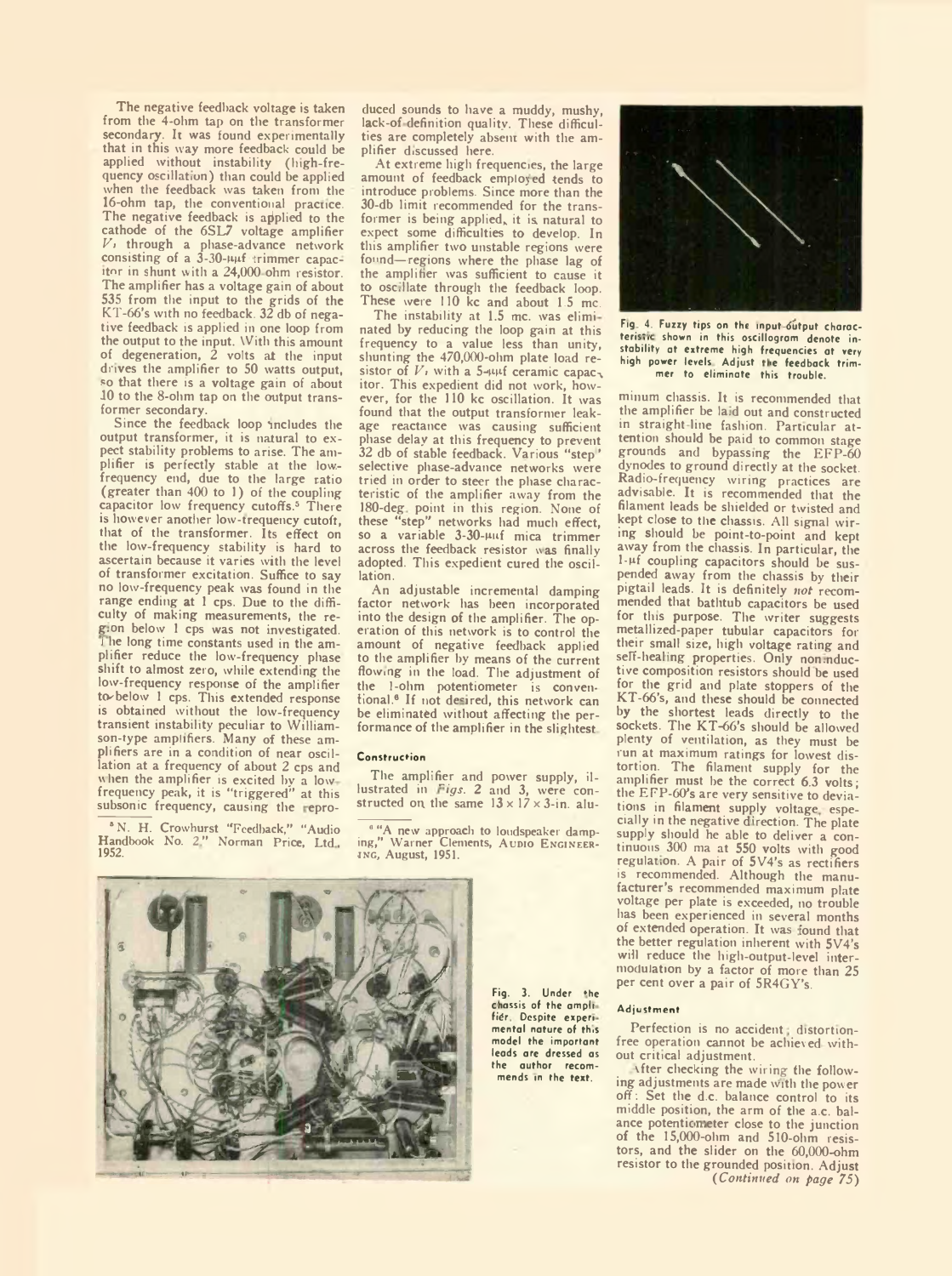the 100-ohm final-tube plate-current bal-<br>ance control to its middle position, set the<br>slider on the 200-ohm final-stage bias<br>resistor nearest the cathode end and<br>screw up fairly tightly the trimmer<br>across the 24,000-ohm f Apply plate and filament power. After 5 or 10 minutes warmup, adjust the dynode voltage for the EFP-60's. With a d.c. voltmeter connected from dynode to ground, slowly move the slider on the 60.000-ohm resistor away from